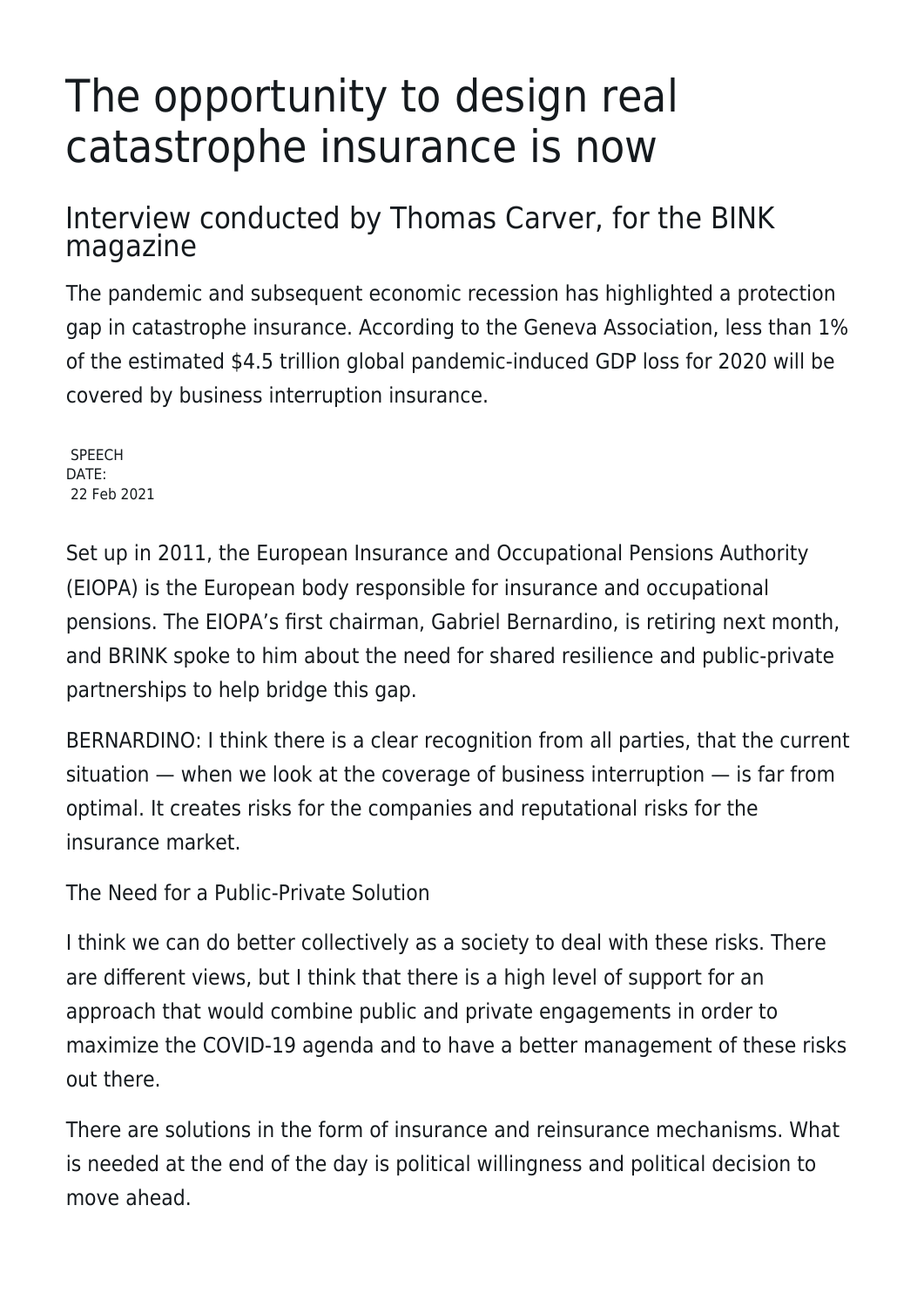BRINK: Does the EIOPA have a view as to how to bridge this protection gap?

BERNARDINO: Our role here is to propose solutions, and that's what we have been doing. We published a paper in July with a skeleton outline of what could be these shared resilience solutions, and we have been discussing that with the European Commission.

Better Data Is Needed

Non-damage business interruption is a quasi-systemic risk. It is impossible for these risks to be dealt with by the insurance sector alone. What we propose are three elements for this shared resilience solution to work. One is to really have better risk assessment.

It's clear that the pandemic has shown that the modeling and the data availability in relation to the consequences of pandemics needs to be improved. There needs to be a better risk assessment and better data collection.

Secondly, the role of prevention and mitigation is crucial. And when we're talking about that, it's prevention and mitigation that can, and should, be put out there not only by governments, but also by different companies in the economy and by insurers.

Engage the Insurance Companies for Risk Transfer

For the risk transfer, we propose a four layer solution. Firstly, direct insurers will need to have a role because insurance companies need to have some skin in the game. So there needs to be some coverage done by the insurance sector to participate in its common effort. It's the role of the insurance that should go beyond just the role of conveying money from the public side to the policyholders.

A second layer is for the reinsurance market to have different elements; it can be pools that we have seen that developed in some countries, but also some alternative risk transfer mechanisms.

Thirdly, there will be a role for governments at the national level in excess of the private market capacity.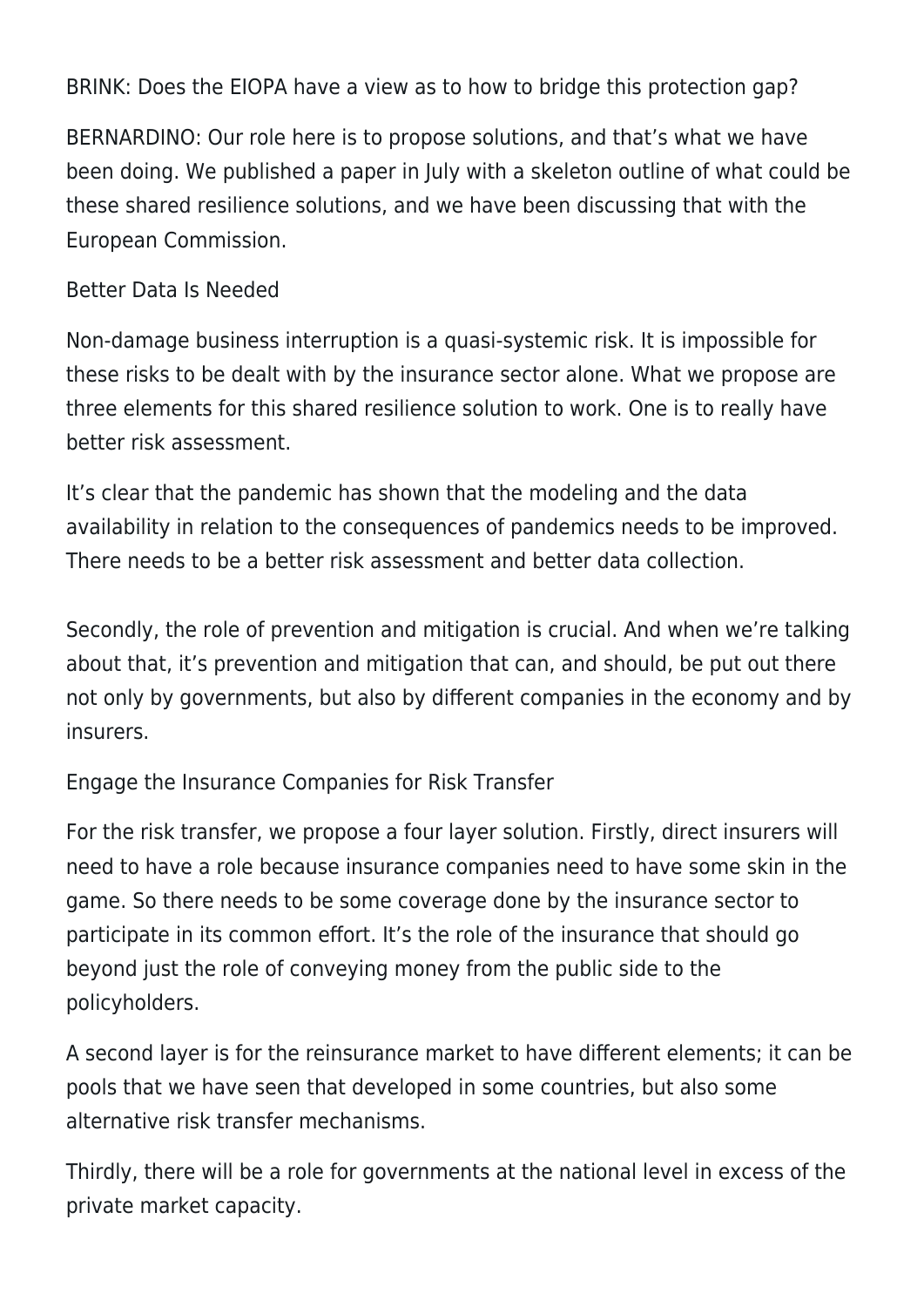Finally, a fourth layer should be an EU-level support mechanism that could have different nuances. One possibility could be to have a new reinsurance solution on top of what is insured by the other layers.

BRINK: What's been the response from the EU at them taking on that sort of role?

BERNARDINO: Well, the EU Commission is now looking at this contribution from our side. It's also looking at the lessons that can be taken from the crisis in terms of the costs of this business interruption in the different countries.

Without political awareness and support, it's impossible to move ahead in this area. I think it's already very positive that the European Commission is looking seriously into this, but I cannot anticipate that political decision.

What we're seeing right now is reinsurers tightening the wording of the contracts and explicitly excluding this risk. The situation will only be worse if we do nothing, and in the end, governments will pay.

BRINK: Do you think there is a role for kind of alternative risk financing mechanisms and capital markets in this?

BERNARDINO: Of course, alternative risk transfer mechanisms and the capital markets are quite relevant in terms of transferring risks — and we have seen that in different types of situations with other types of risks. Now, is it an easy solution? No..

Engaging the Capital Markets

Usually capital markets prefer to have a role in risks that are completely uncorrelated from an economic perspective or from a financial market perspective. This is not the case with this risk, but if we avoid complexity  $-$  if we can reduce the moral hazard in the way that we define the risk in the way that we define the transfer and the coverage — then I think these will all help to have more standardized risk coverage, which is much more suitable to be placed in the capital markets.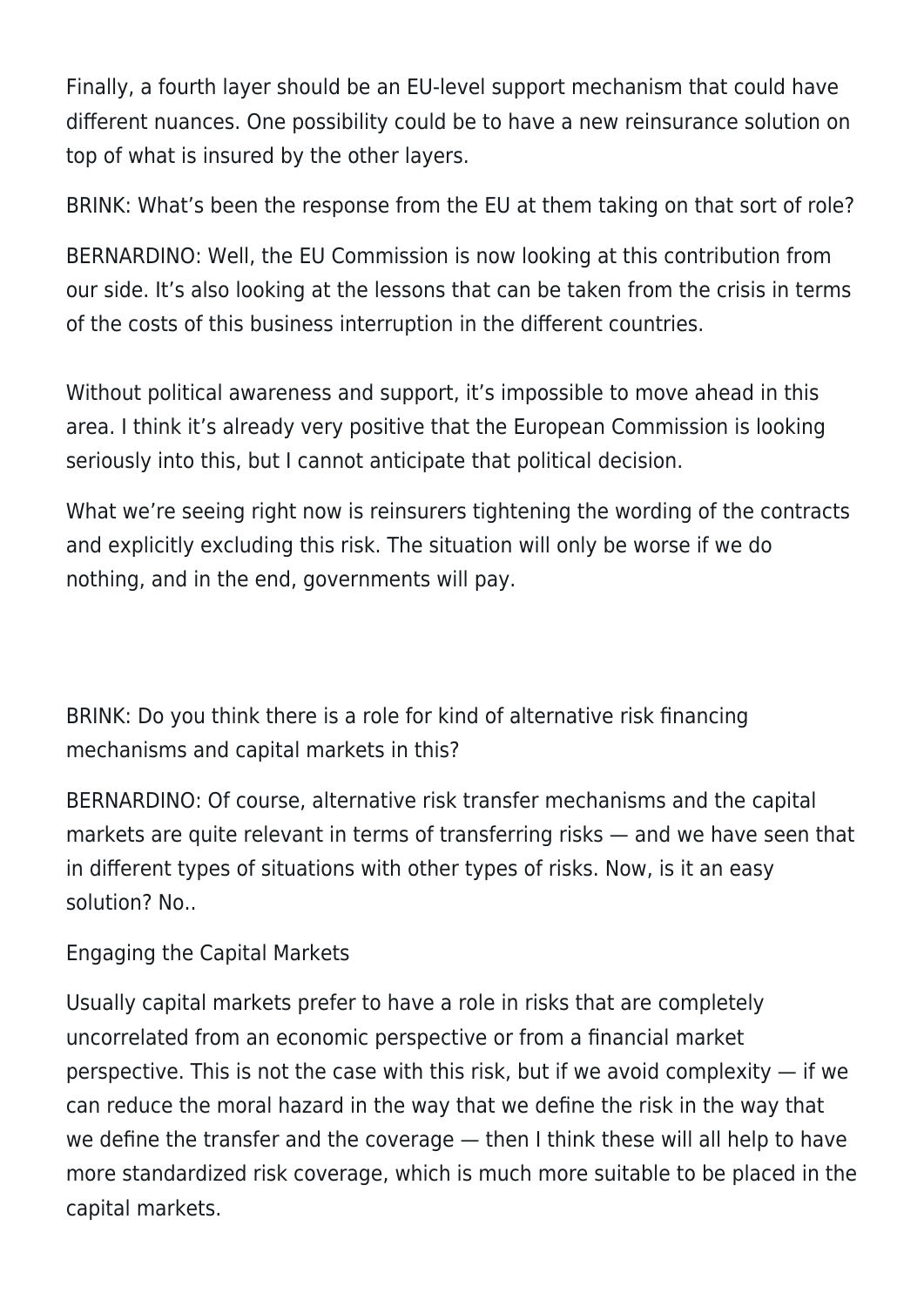We need to have something standardized and simple enough with simple trigger mechanisms in order to make sure that it is sufficiently transparent to be funded on the capital market side.

BRINK: How transferable do you think your work in this area is going to be to applying it to those other types of catastrophe?

BERNARDINO: We recently published a pilot risk dashboard that looked at different perils in European countries. We arrived at the conclusion that if you look at the last 10 years, only 35% of the losses of those natural catastrophes throughout Europe were covered by insurance.

So there is clearly a protection gap in this area and there are solutions: There are already some of the solutions in place, quite similar to what we propose to them, to the shared resilient solutions.

Mitigating Climate Change

BRINK: And presumably at a political level, there would be openness to that idea as a mechanism for handling climate change.

BERNARDINO: As you know now, everything related to climate change is a hugely important and central element of EU politics. The green agenda is one of the main objectives of the European Commission. So I really hope that this can also contribute to having this discussion at the political level and to take decisions going forward.

That's why we have been looking at the possibilities of having multi-peril approaches because we have come out with this proposal specifically for the pandemic, but these are solutions that can also be applied in other types of risks.

In order to deal with this properly, we need to have a combination of EU and national implementation. If we just have one of the legs, I don't think that this will change the picture very much.

Our key contribution for this is to try to bring these two elements together in a